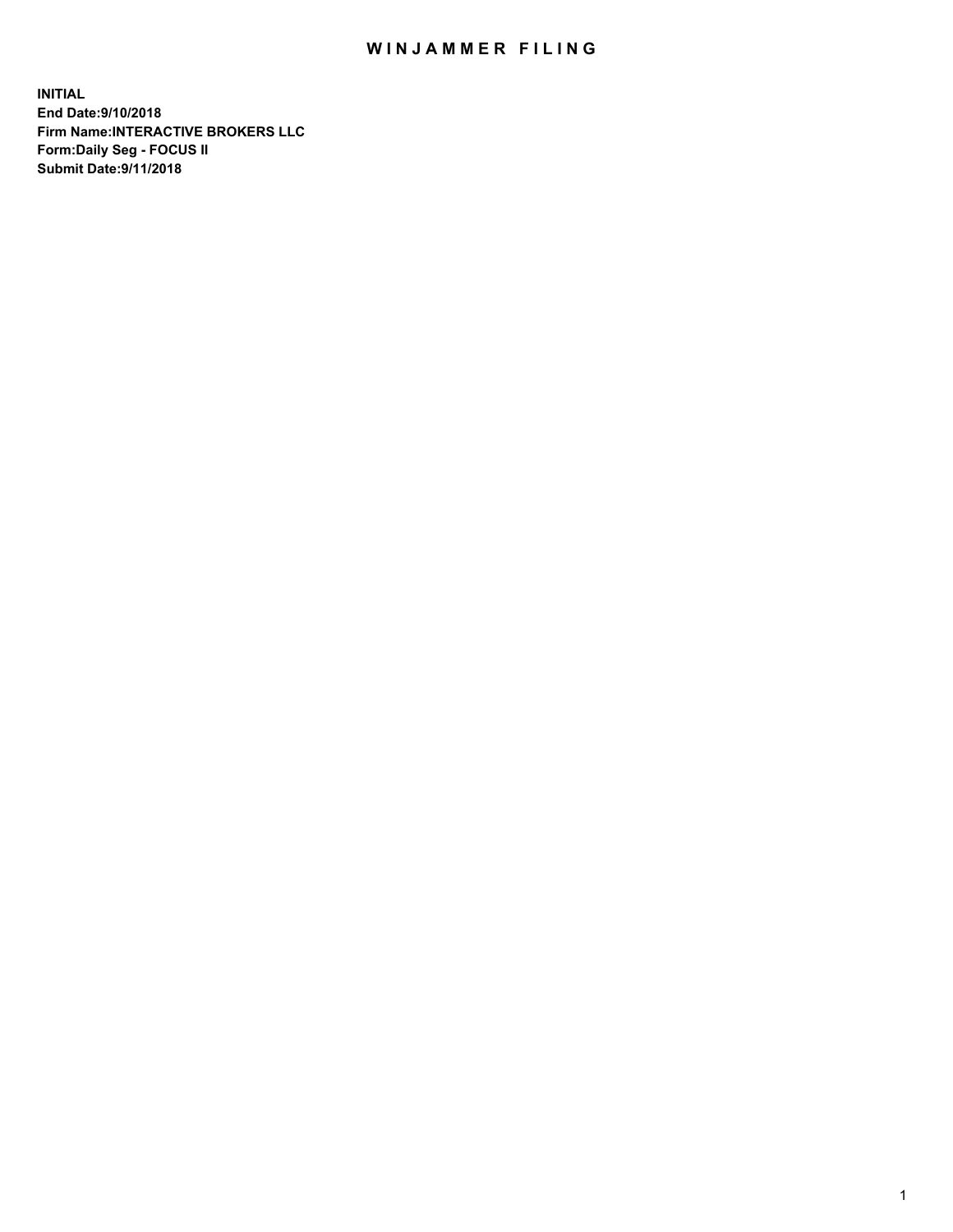**INITIAL End Date:9/10/2018 Firm Name:INTERACTIVE BROKERS LLC Form:Daily Seg - FOCUS II Submit Date:9/11/2018 Daily Segregation - Cover Page**

| Name of Company                                                                                                                                                                                                                                                                                                                | <b>INTERACTIVE BROKERS LLC</b>                                                                  |
|--------------------------------------------------------------------------------------------------------------------------------------------------------------------------------------------------------------------------------------------------------------------------------------------------------------------------------|-------------------------------------------------------------------------------------------------|
| <b>Contact Name</b>                                                                                                                                                                                                                                                                                                            | James Menicucci                                                                                 |
| <b>Contact Phone Number</b>                                                                                                                                                                                                                                                                                                    | 203-618-8085                                                                                    |
| <b>Contact Email Address</b>                                                                                                                                                                                                                                                                                                   | jmenicucci@interactivebrokers.c<br>om                                                           |
| FCM's Customer Segregated Funds Residual Interest Target (choose one):<br>a. Minimum dollar amount: ; or<br>b. Minimum percentage of customer segregated funds required:% ; or<br>c. Dollar amount range between: and; or<br>d. Percentage range of customer segregated funds required between:% and%.                         | $\overline{\mathbf{0}}$<br>$\overline{\mathbf{0}}$<br>155,000,000 245,000,000<br>0 <sub>0</sub> |
| FCM's Customer Secured Amount Funds Residual Interest Target (choose one):<br>a. Minimum dollar amount: ; or<br>b. Minimum percentage of customer secured funds required:% ; or<br>c. Dollar amount range between: and; or<br>d. Percentage range of customer secured funds required between:% and%.                           | $\overline{\mathbf{0}}$<br>0<br>80,000,000 120,000,000<br>0 <sub>0</sub>                        |
| FCM's Cleared Swaps Customer Collateral Residual Interest Target (choose one):<br>a. Minimum dollar amount: ; or<br>b. Minimum percentage of cleared swaps customer collateral required:% ; or<br>c. Dollar amount range between: and; or<br>d. Percentage range of cleared swaps customer collateral required between:% and%. | $\overline{\mathbf{0}}$<br><u>0</u><br>$\underline{0}$ $\underline{0}$<br>00                    |

Attach supporting documents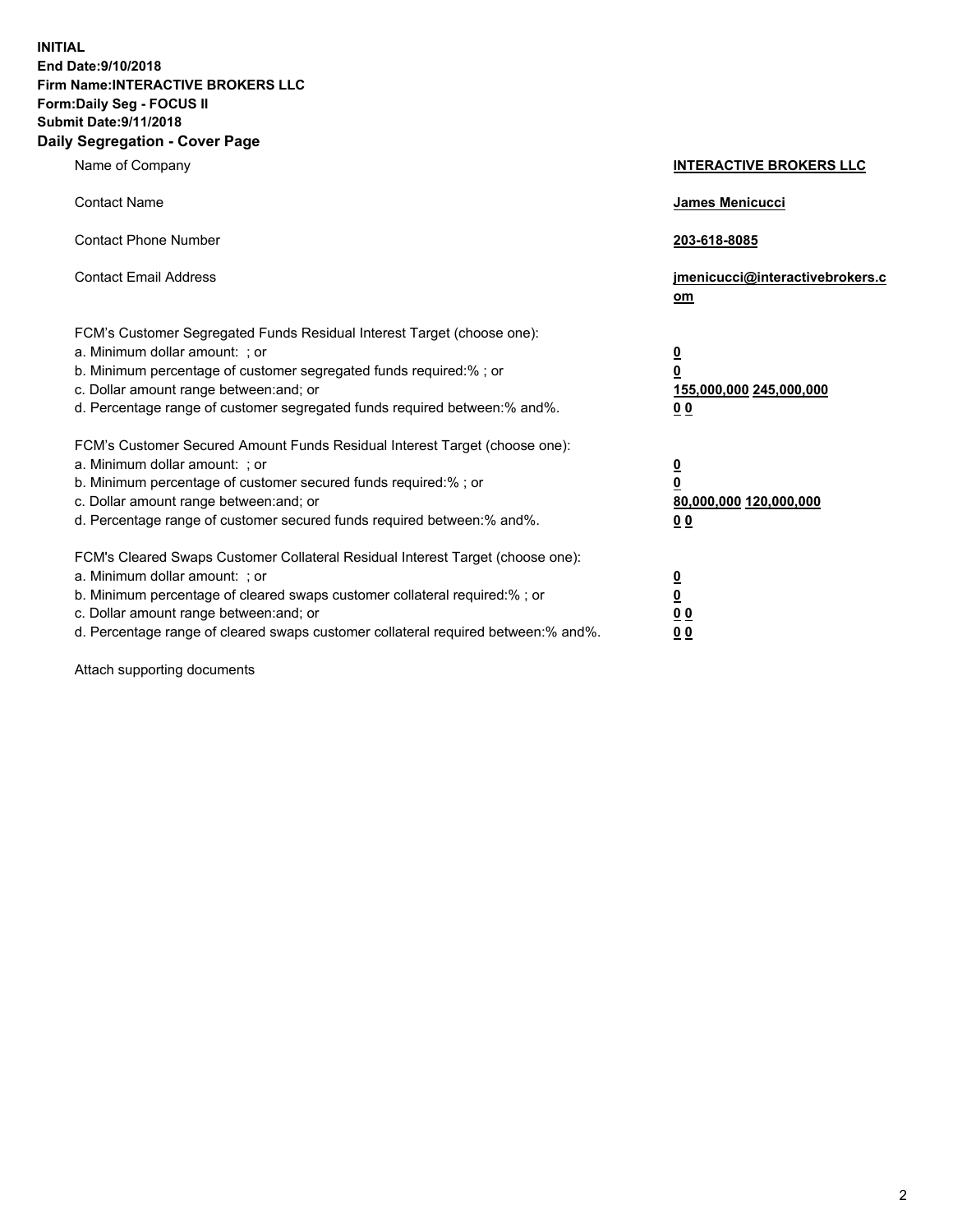## **INITIAL End Date:9/10/2018 Firm Name:INTERACTIVE BROKERS LLC Form:Daily Seg - FOCUS II Submit Date:9/11/2018 Daily Segregation - Secured Amounts**

|     | Daily Segregation - Secured Amounts                                                                  |                                                 |
|-----|------------------------------------------------------------------------------------------------------|-------------------------------------------------|
|     | Foreign Futures and Foreign Options Secured Amounts                                                  |                                                 |
|     | Amount required to be set aside pursuant to law, rule or regulation of a foreign                     | $0$ [7305]                                      |
|     | government or a rule of a self-regulatory organization authorized thereunder                         |                                                 |
| 1.  | Net ledger balance - Foreign Futures and Foreign Option Trading - All Customers                      |                                                 |
|     | A. Cash                                                                                              | 461,923,918 [7315]                              |
|     | B. Securities (at market)                                                                            | $0$ [7317]                                      |
| 2.  | Net unrealized profit (loss) in open futures contracts traded on a foreign board of trade            | -6,723,739 [7325]                               |
| 3.  | Exchange traded options                                                                              |                                                 |
|     | a. Market value of open option contracts purchased on a foreign board of trade                       | 313,624 [7335]                                  |
|     | b. Market value of open contracts granted (sold) on a foreign board of trade                         | -46,355 [7337]                                  |
| 4.  | Net equity (deficit) (add lines 1. 2. and 3.)                                                        | 455,467,448 [7345]                              |
| 5.  | Account liquidating to a deficit and account with a debit balances - gross amount                    | 3,727 [7351]                                    |
|     | Less: amount offset by customer owned securities                                                     | 0 [7352] 3,727 [7354]                           |
| 6.  | Amount required to be set aside as the secured amount - Net Liquidating Equity                       | 455,471,175 [7355]                              |
|     | Method (add lines 4 and 5)                                                                           |                                                 |
| 7.  | Greater of amount required to be set aside pursuant to foreign jurisdiction (above) or line          | 455,471,175 [7360]                              |
|     | 6.                                                                                                   |                                                 |
|     | FUNDS DEPOSITED IN SEPARATE REGULATION 30.7 ACCOUNTS                                                 |                                                 |
| 1.  | Cash in banks                                                                                        |                                                 |
|     | A. Banks located in the United States                                                                | 59,468,089 [7500]                               |
|     | B. Other banks qualified under Regulation 30.7                                                       | 0 [7520] 59,468,089 [7530]                      |
| 2.  | <b>Securities</b>                                                                                    |                                                 |
|     | A. In safekeeping with banks located in the United States                                            | 397,556,492 [7540]                              |
|     | B. In safekeeping with other banks qualified under Regulation 30.7                                   | 0 [7560] 397,556,492 [7570]                     |
| 3.  | Equities with registered futures commission merchants                                                |                                                 |
|     | A. Cash                                                                                              | $0$ [7580]                                      |
|     | <b>B.</b> Securities                                                                                 | $0$ [7590]                                      |
|     | C. Unrealized gain (loss) on open futures contracts                                                  | $0$ [7600]                                      |
|     | D. Value of long option contracts                                                                    | $0$ [7610]                                      |
|     | E. Value of short option contracts                                                                   | 0 [7615] 0 [7620]                               |
| 4.  | Amounts held by clearing organizations of foreign boards of trade<br>A. Cash                         |                                                 |
|     | <b>B.</b> Securities                                                                                 | $0$ [7640]                                      |
|     |                                                                                                      | $0$ [7650]                                      |
|     | C. Amount due to (from) clearing organization - daily variation<br>D. Value of long option contracts | $0$ [7660]<br>$0$ [7670]                        |
|     | E. Value of short option contracts                                                                   |                                                 |
| 5.  |                                                                                                      | 0 [7675] 0 [7680]                               |
|     | Amounts held by members of foreign boards of trade<br>A. Cash                                        | 125,605,958 [7700]                              |
|     | <b>B.</b> Securities                                                                                 | $0$ [7710]                                      |
|     | C. Unrealized gain (loss) on open futures contracts                                                  | -188,626 <sup>[7720]</sup>                      |
|     | D. Value of long option contracts                                                                    | 313,624 [7730]                                  |
|     | E. Value of short option contracts                                                                   | <u>-46,355</u> [7735] <u>125,684,601</u> [7740] |
| 6.  | Amounts with other depositories designated by a foreign board of trade                               | $0$ [7760]                                      |
| 7.  | Segregated funds on hand                                                                             | $0$ [7765]                                      |
| 8.  | Total funds in separate section 30.7 accounts                                                        | 582,709,182 [7770]                              |
| 9.  | Excess (deficiency) Set Aside for Secured Amount (subtract line 7 Secured Statement                  | 127,238,007 [7380]                              |
|     | Page 1 from Line 8)                                                                                  |                                                 |
| 10. | Management Target Amount for Excess funds in separate section 30.7 accounts                          | 80,000,000 [7780]                               |
| 11. | Excess (deficiency) funds in separate 30.7 accounts over (under) Management Target                   | 47,238,007 [7785]                               |
|     |                                                                                                      |                                                 |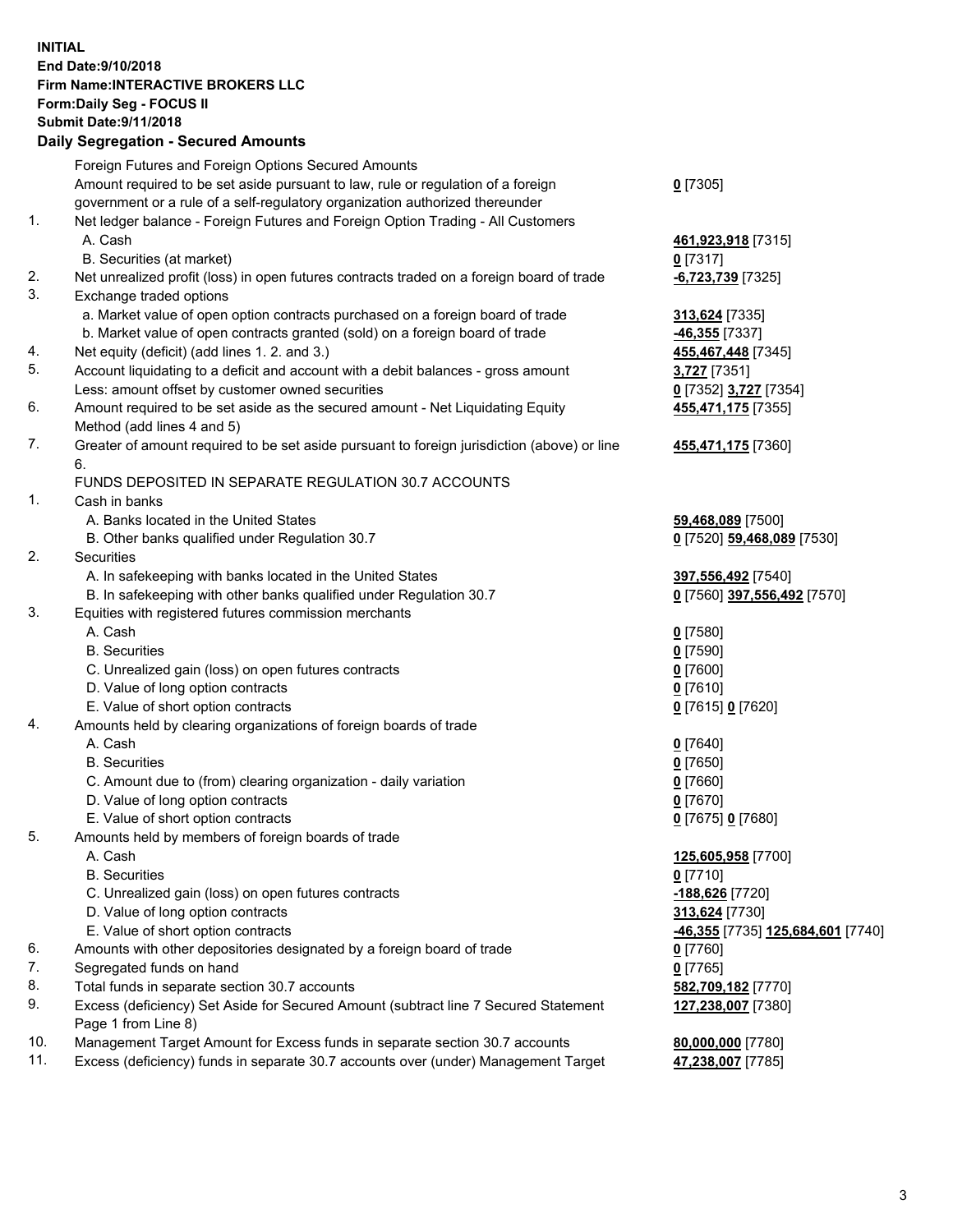**INITIAL End Date:9/10/2018 Firm Name:INTERACTIVE BROKERS LLC Form:Daily Seg - FOCUS II Submit Date:9/11/2018 Daily Segregation - Segregation Statement** SEGREGATION REQUIREMENTS(Section 4d(2) of the CEAct) 1. Net ledger balance A. Cash **3,993,725,725** [7010] B. Securities (at market) **0** [7020] 2. Net unrealized profit (loss) in open futures contracts traded on a contract market **-47,647,720** [7030] 3. Exchange traded options A. Add market value of open option contracts purchased on a contract market **158,537,995** [7032] B. Deduct market value of open option contracts granted (sold) on a contract market **-195,379,026** [7033] 4. Net equity (deficit) (add lines 1, 2 and 3) **3,909,236,974** [7040] 5. Accounts liquidating to a deficit and accounts with debit balances - gross amount **162,186** [7045] Less: amount offset by customer securities **0** [7047] **162,186** [7050] 6. Amount required to be segregated (add lines 4 and 5) **3,909,399,160** [7060] FUNDS IN SEGREGATED ACCOUNTS 7. Deposited in segregated funds bank accounts A. Cash **594,451,233** [7070] B. Securities representing investments of customers' funds (at market) **2,340,708,095** [7080] C. Securities held for particular customers or option customers in lieu of cash (at market) **0** [7090] 8. Margins on deposit with derivatives clearing organizations of contract markets A. Cash **24,342,221** [7100] B. Securities representing investments of customers' funds (at market) **1,247,640,980** [7110] C. Securities held for particular customers or option customers in lieu of cash (at market) **0** [7120] 9. Net settlement from (to) derivatives clearing organizations of contract markets **9,040,668** [7130] 10. Exchange traded options A. Value of open long option contracts **158,522,876** [7132] B. Value of open short option contracts **-195,363,255** [7133] 11. Net equities with other FCMs A. Net liquidating equity **0** [7140] B. Securities representing investments of customers' funds (at market) **0** [7160] C. Securities held for particular customers or option customers in lieu of cash (at market) **0** [7170] 12. Segregated funds on hand **0** [7150] 13. Total amount in segregation (add lines 7 through 12) **4,179,342,818** [7180] 14. Excess (deficiency) funds in segregation (subtract line 6 from line 13) **269,943,658** [7190] 15. Management Target Amount for Excess funds in segregation **155,000,000** [7194] **114,943,658** [7198]

16. Excess (deficiency) funds in segregation over (under) Management Target Amount Excess